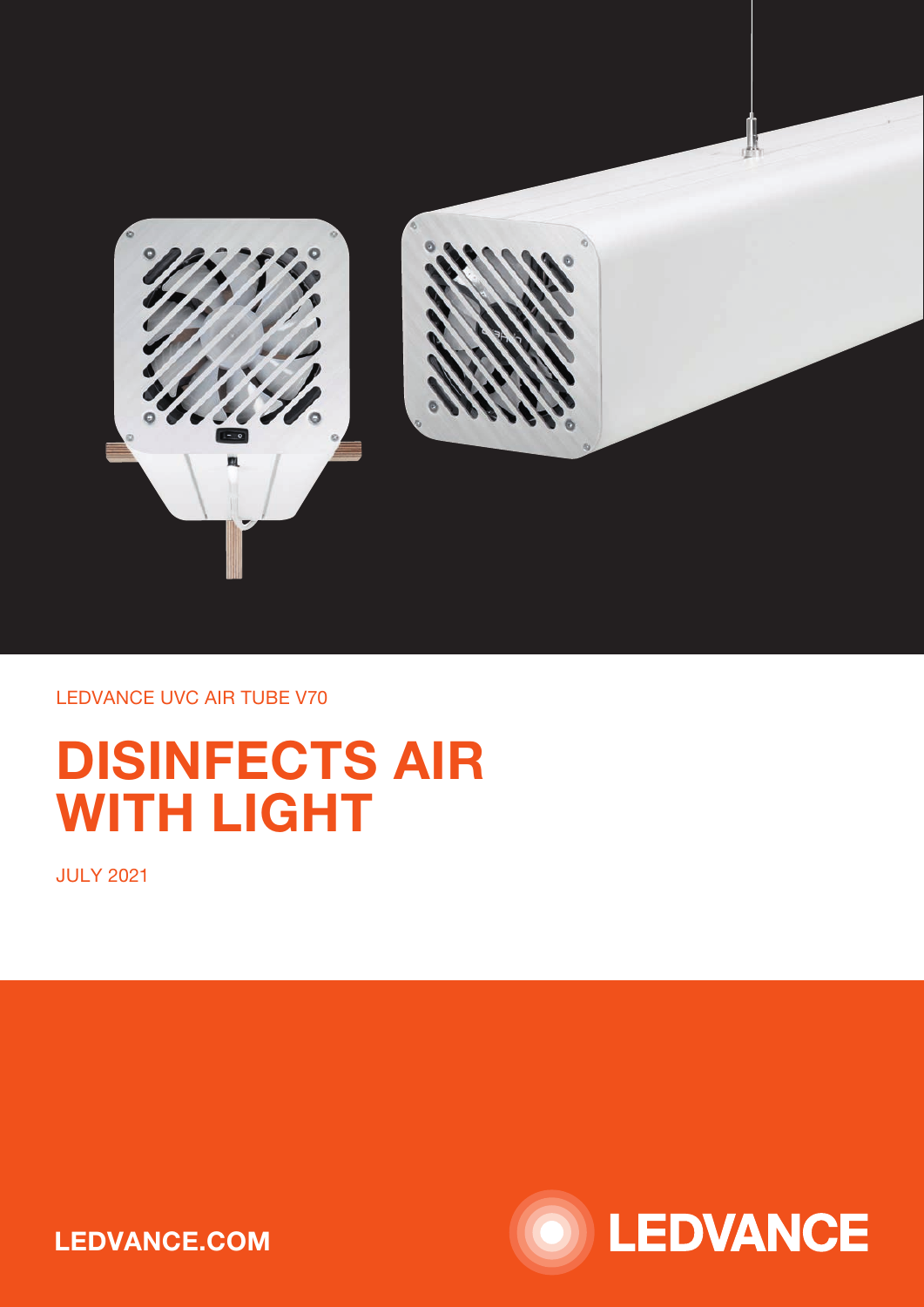### CHEMICAL-FREE AIR DISINFECTION WITH UV-C LIGHT

Wherever people gather – in offices, shops, medical practices, libraries or classrooms – the LEDVANCE UVC AIR TUBE V70 cleans the air continuously, very effectively and entirely without chemicals. This high-tech device draws in the air, deactivates microorganisms such as viruses and bacteria using UV-C light, and returns the purified air.

#### PRODUCT BENEFITS

- Proven technology: continuous air disinfection with UV-C light
- Extremely low-noise operation: < 38 dB
- Safe for humans and animals: no leakage of UV-C rays
- Gentle: thanks to chemical-free operation and ozone-free lamp
- No filter: no need to replace any contaminated filters
- Versatile: thanks to many different mounting options — Quality product: made in Germany with a 3-year guarantee
- Perfect: matching lamp and control gear
- SCALE design: great look, high-quality materials and compact shape

#### Deactivation rate of up to 99.9%



#### TECHNICAL FEATURES

- $-$  Air flow rate of approx. 70 m<sup>3</sup>/h thanks to two low-noise fans
- Recommended room size per device: 20 m<sup>2</sup> at a ceiling height of 2.5 m
- Ready for connection including a 3 m cable and plug, on/off switch integrated on the front
- White powder-coated aluminum housing with anodized aluminum end caps
- Average lamp life up to 10 000 hours
- UV-C spectrum: effective peak wavelength of 254 nm
- Including UV-C lamp: LEDVANCE UVC T8 55 W/G13
- Including OSRAM QTP OPTIMAL 1 × 54–58 W ECG
- Optional accessories: suspended mounting kit for ceiling mounting, wall brackets, stand for vertical use, spacer for horizontal use



#### HOW IT WORKS

 $\mathsf{m}^3$ /h 70

Two fans draw ambient air in through one end of the UVC AIR TUBE V70 housing. Inside, the air is exposed to radiation from a UV-C tube, deactivating microorganisms such as viruses and bacteria. Sterilized air is expelled at the other end of the device. UV-C light cannot escape from the housing.

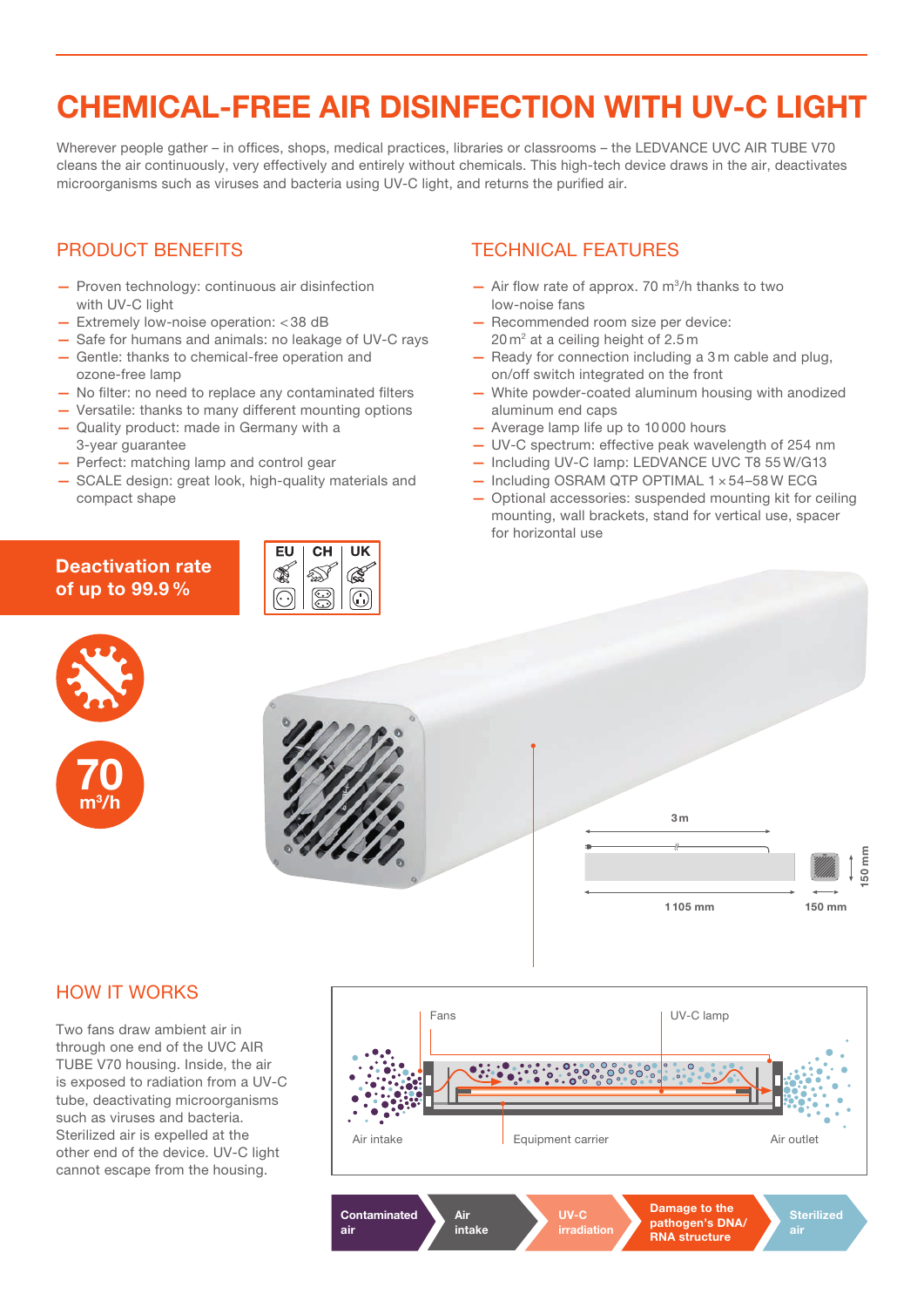### UVC AIR TUBE V70 SOLVES THE AEROSOL PROBLEM

Transmission by aerosols is a major source of viral infections. Aerosols are tiny droplets that serve as carriers for viruses. We breathe them in along with air. Rooms that are enclosed and poorly ventilated are ideal breeding grounds for infections as the concentration of viruses increases over time. In such cases, effective air purification is a good antiviral option.



The situation: Every time we breathe or speak, aerosols contaminated with viruses can spread throughout the room and carry these microorganisms to other people.

#### The solution:

UVC AIR TUBE V70 continuously draws ambient air in and deactivates the viruses attached to the aerosols.

#### The result<sup>1</sup>:

Reduced concentration of viruses in the air and therefore reduced risk of infection



<sup>&</sup>lt;sup>1</sup> This graphic is for illustrative purposes only.

# VERSATILE, EFFECTIVE, SAFE

The UVC AIR TUBE V70 deactivates up to 99.9% of viruses through the action of light alone. As a highly effective and completely chemical-free method of sterilizing air, it is suitable for many applications.

For enclosed rooms: Wherever people gather in confined spaces for lengthy periods of time, the UVC AIR TUBE V70 is the ideal solution for significantly reducing the concentration of viruses in the air and thus the risk of infection.





Schools, educational facilities Restaurants, hotels, lobbies, foyers



Medical practices, care facilities **Boutiques, small shops** Single, open-plan and home offices Medical practices



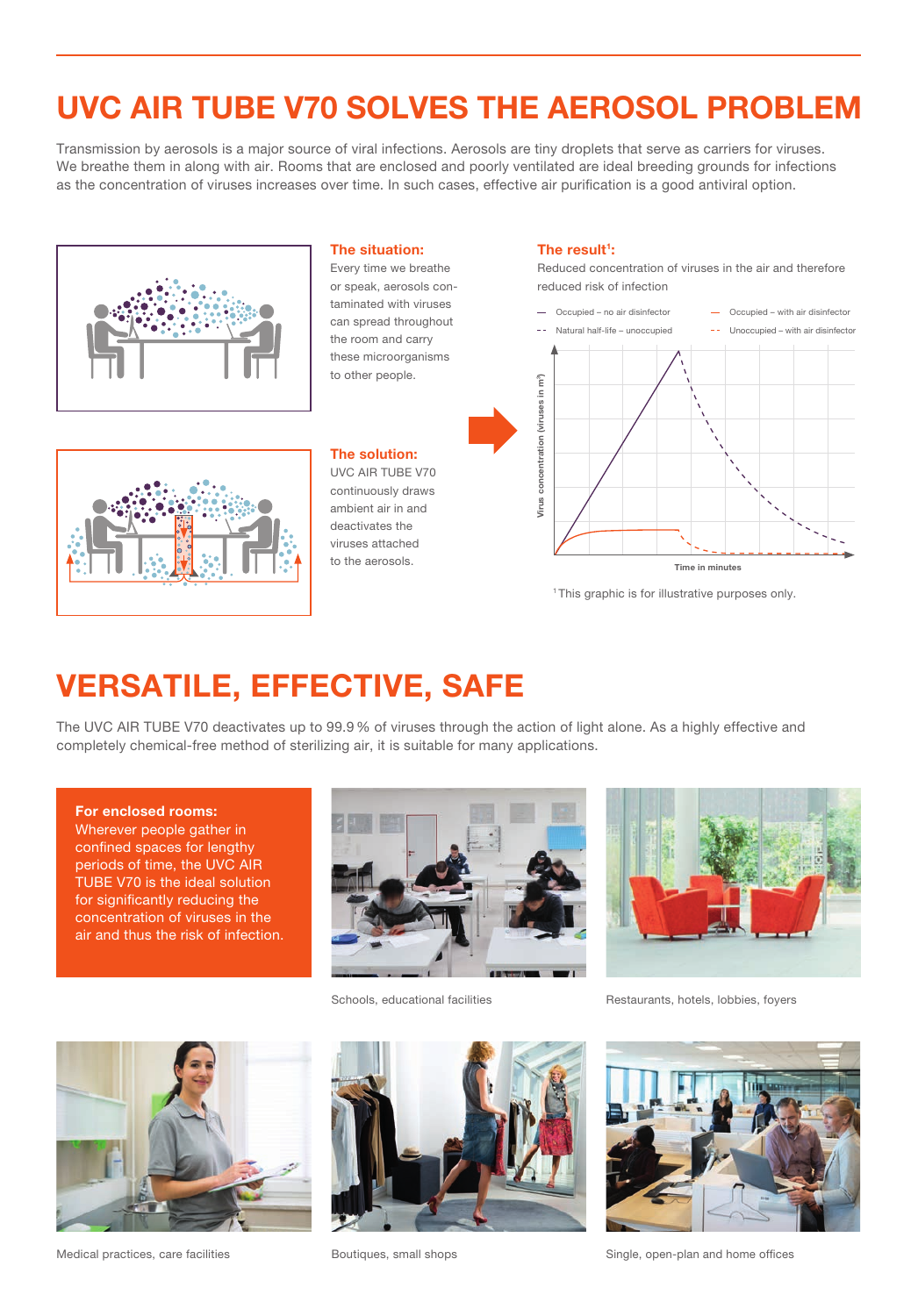### PERFECT INTEGRATION IN ANY ROOM

The LEDVANCE UVC AIR TUBE V70 in reduced SCALE design can be easily integrated in any room thanks to various optional mounting kits.

 $L_1$ 



an dhe

Uffin

VERTICAL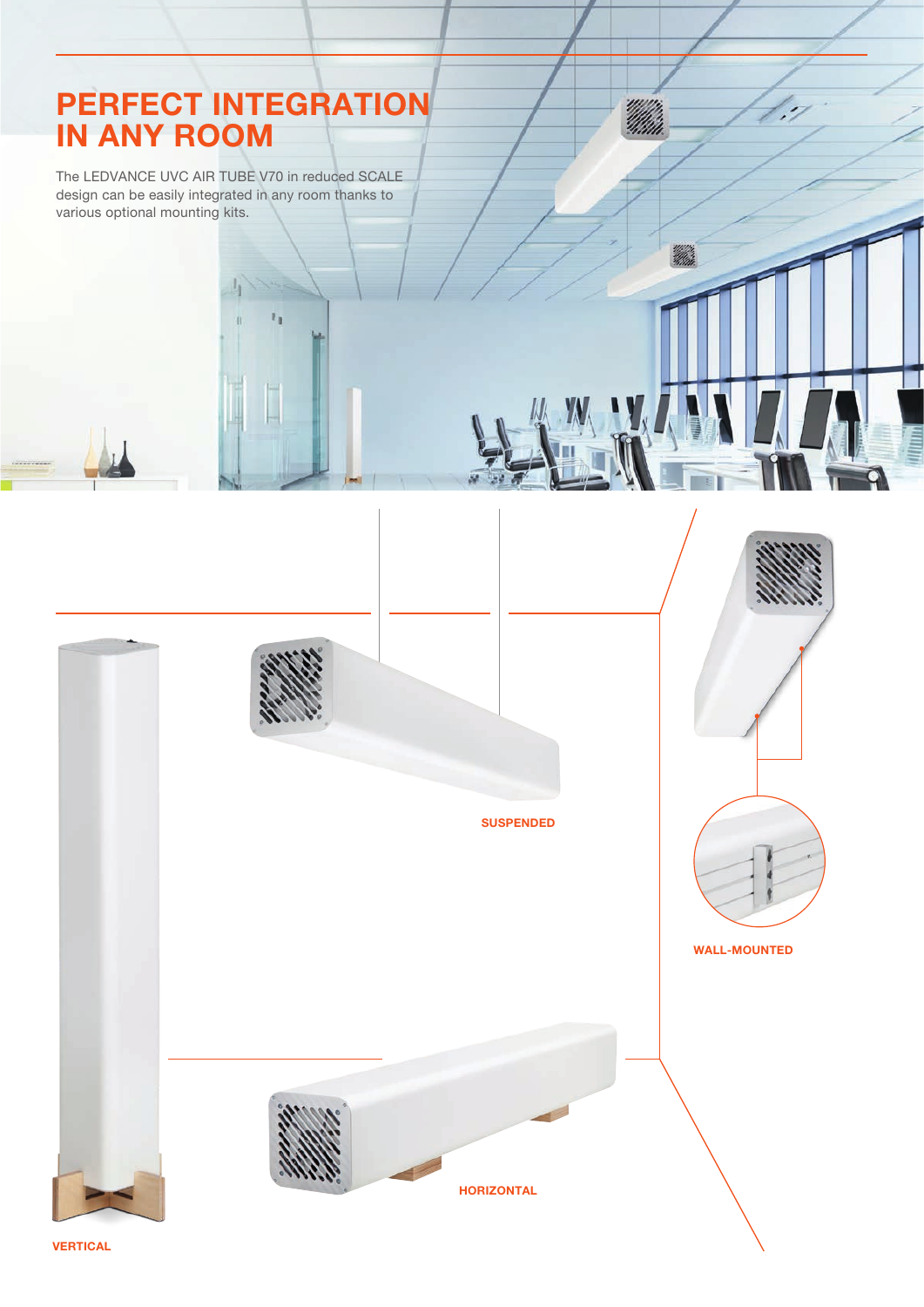## AT A GLANCE: UVC AIR TUBE & ACCESSORIES

We have set out all the data you need for ordering and installing the LEDVANCE UVC AIR TUBE V70 below.

#### UVC DEVICE

| <b>Product name</b> | <b>EAN40</b>  | <b>Dimensions</b>               | <b>Description</b>                         | <b>Material</b>                                                  |
|---------------------|---------------|---------------------------------|--------------------------------------------|------------------------------------------------------------------|
| UVC AIR V70 WT EU   | 4058075615335 | $150 \times 150 \times 1105$ mm | With 3 m mains cable<br>and EU plug type F | Aluminum (white,<br>powder-coated),<br>matt anodized<br>end caps |
| UVC AIR V70 WT CH   | 4058075615359 | $150 \times 150 \times 1105$ mm | With 3 m mains cable<br>and SWISS plug     | Aluminum (white,<br>powder-coated),<br>matt anodized<br>end caps |
| UVC AIR V70 WT UK   | 4058075674363 | $150 \times 150 \times 1105$ mm | With 3 m mains cable<br>and UK plug        | Aluminum (white,<br>powder-coated),<br>matt anodized<br>end caps |

### MOUNTING ACCESSORIES (OBLIGATORY)

|                                          | <b>Product name</b> | <b>EAN10</b>  | <b>Dimensions</b>             | <b>Description</b>                                                                              | <b>Material</b>                |  |  |  |
|------------------------------------------|---------------------|---------------|-------------------------------|-------------------------------------------------------------------------------------------------|--------------------------------|--|--|--|
| <b>Mounting accessories (obligatory)</b> |                     |               |                               |                                                                                                 |                                |  |  |  |
|                                          | AIR KIT PENDANT     | 4058075615427 | 1.5 m pendant length          | 1.5 m mounting kit for<br>suspended ceiling<br>mounting.<br>On concrete or<br>modular ceilings. | Steel, chrome-<br>plated brass |  |  |  |
|                                          | AIR KIT WALL        | 4058075615380 | $25 \times 25 \times 100$ mm  | <b>Brackets</b><br>for wall mounting,<br>horizontal<br>or vertical                              | Anodized<br>aluminum           |  |  |  |
|                                          | AIR KIT HORIZONTAL  | 4058075615441 | $100 \times 100 \times 30$ mm | Mounting kit for<br>placing the device<br>horizontally on the<br>floor or on shelves            | Plywood,<br>oiled surface      |  |  |  |
|                                          | AIR KIT FLOOR STAND | 4058075615366 | $20 \times 75 \times 325$ mm  | Wooden stand for<br>vertical floor mounting                                                     | Plywood,<br>oiled surface      |  |  |  |

More information and to see how easily our products can be assembled go to www.ledvance.com/uvc-tube